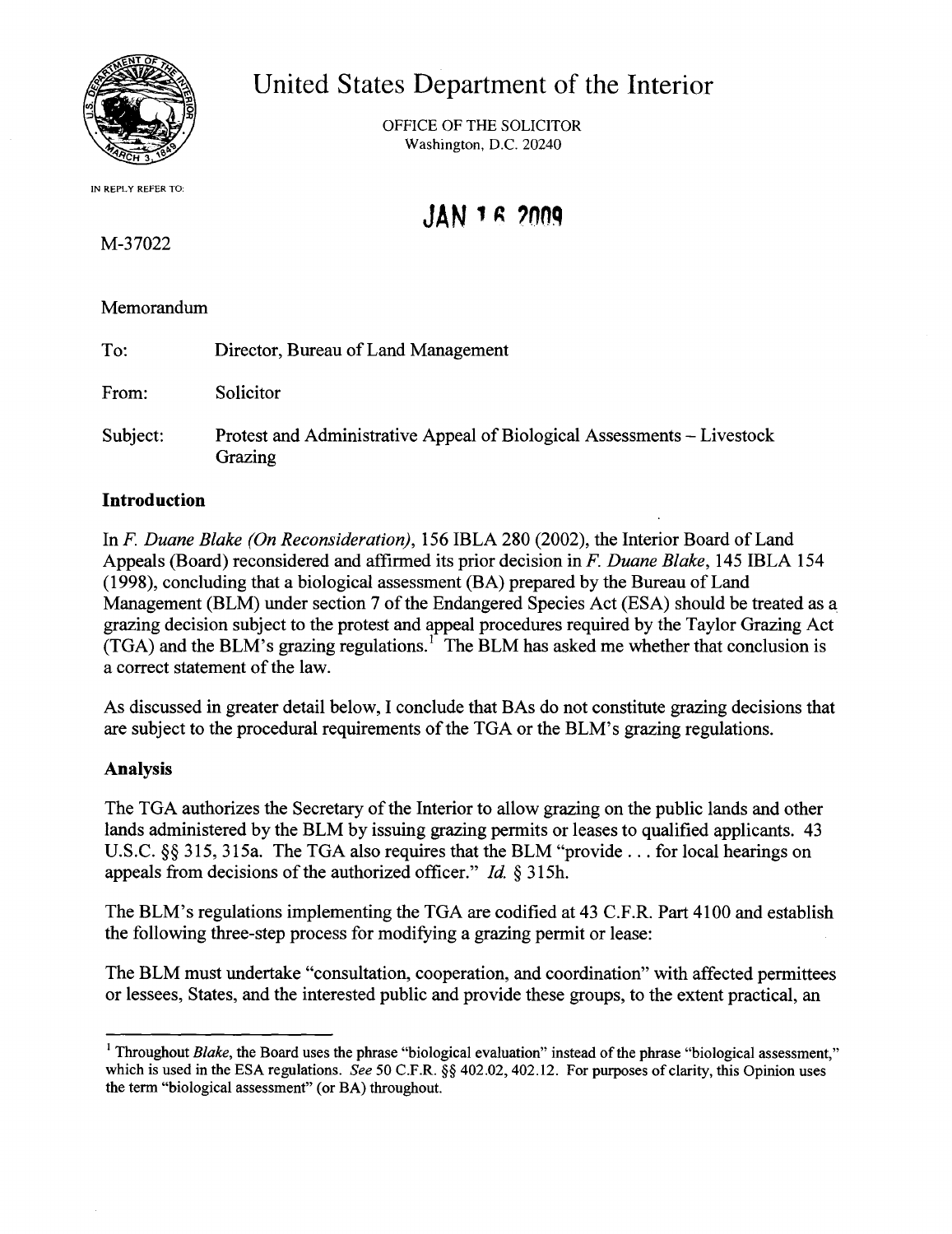opportunity to review, comment, and give input during the preparation of reports that evaluate data used as a basis for making permit modification decisions. 43 C.F.R. § 4130.3-3.

The BLM must then notify the interested public of proposed grazing decisions and serve proposed grazing decisions on any affected applicant, permittee or lessee. *Id.* § 4160.1 (a). Such proposed decisions are subject to the protest and appeal procedures set forth in the grazing regulations. Under these procedures, any individual receiving a proposed grazing decision may protest the decision within fifteen days. *Id.* § 4160.2. If the BLM does not receive any protests during this time, the proposed decision automatically becomes the final decision of the BLM. *Id.*  $§$  4160.3(a). Upon the timely filing of a protest, however, the BLM reconsiders its proposed decision in light of the protestant's statement of reasons and any other information pertinent to the case. *Id.*  $\frac{8}{9}$  4160.3(b).<sup>2</sup>

The final step is for the BLM to issue its final grazing decision and serve it on the protestant and the interested public. *Id.* The final grazing decision is then subject to appeal, including a hearing, to an administrative law judge, *id.* § 4160.4, whose decision is then subject to appeal to the Board. *See* 43 C.F.R. Part 4.

Like all other federal agencies, the BLM must, as appropriate, also comply with the requirements of Section 7 ofthe ESA. For example, when the BLM proposes to take an action such as the modification of a grazing permit or lease, it must insure that the proposed action "is not likely to jeopardize the continued existence of any endangered species or threatened species or result in the destruction or adverse modification of habitat" critical to endangered or threatened species. 16 U.S.C. § 1536(a)(2). To carry out this mandate, the ESA's implementing regulations require that, as a first step, an agency determine whether a proposed action "may affect listed species or critical habitat." 50 C.F.R. § 402.14(a). To facilitate this determination, the agency may prepare a BA. The purpose of a BA is to "evaluate the potential effects" of the action an agency is proposing to take on species or habitat protected by the ESA and "to determine whether any such species or habitat are likely to be adversely affected by the action and ... whether formal consultation or a conference is needed" with the Fish and Wildlife Service or National Marine Fisheries Service (Service). *Id.* § 402.12(a). A "biological assessment" is defined by the ESA regulations as "the information prepared by or under the direction of the Federal agency concerning listed and proposed species and designated and proposed critical habitat that may be present in the action area and the evaluation of potential effects of the action on such species and habitat." *Id.* § 402.02.

Typically, the BLM prepares a BA and completes its section 7 obligations under the ESA before issuing a proposed grazing decision.<sup>3</sup> In instances where the BLM receives a biological opinion from the Service(s) at the end of the ESA consultation process, the BLM must decide whether to adopt the biological opinion (including, for example, any reasonable and prudent alternatives or

 $2$  The BLM's grazing regulations provide an exception to this process. When the BLM determines that resources require immediate protection or when it is necessary to abate unauthorized grazing use, the BLM may close grazing allotments or modify grazing use immediately, without fIrst issuing a proposed decision. *See* 43 C.F.R. §§ 4160.4, 4110.3-3(b),4150.2(d).

<sup>&</sup>lt;sup>3</sup> BLM also complies with other relevant laws, including the National Environmental Policy Act (NEPA) as part of its process leading up to a proposed grazing decision.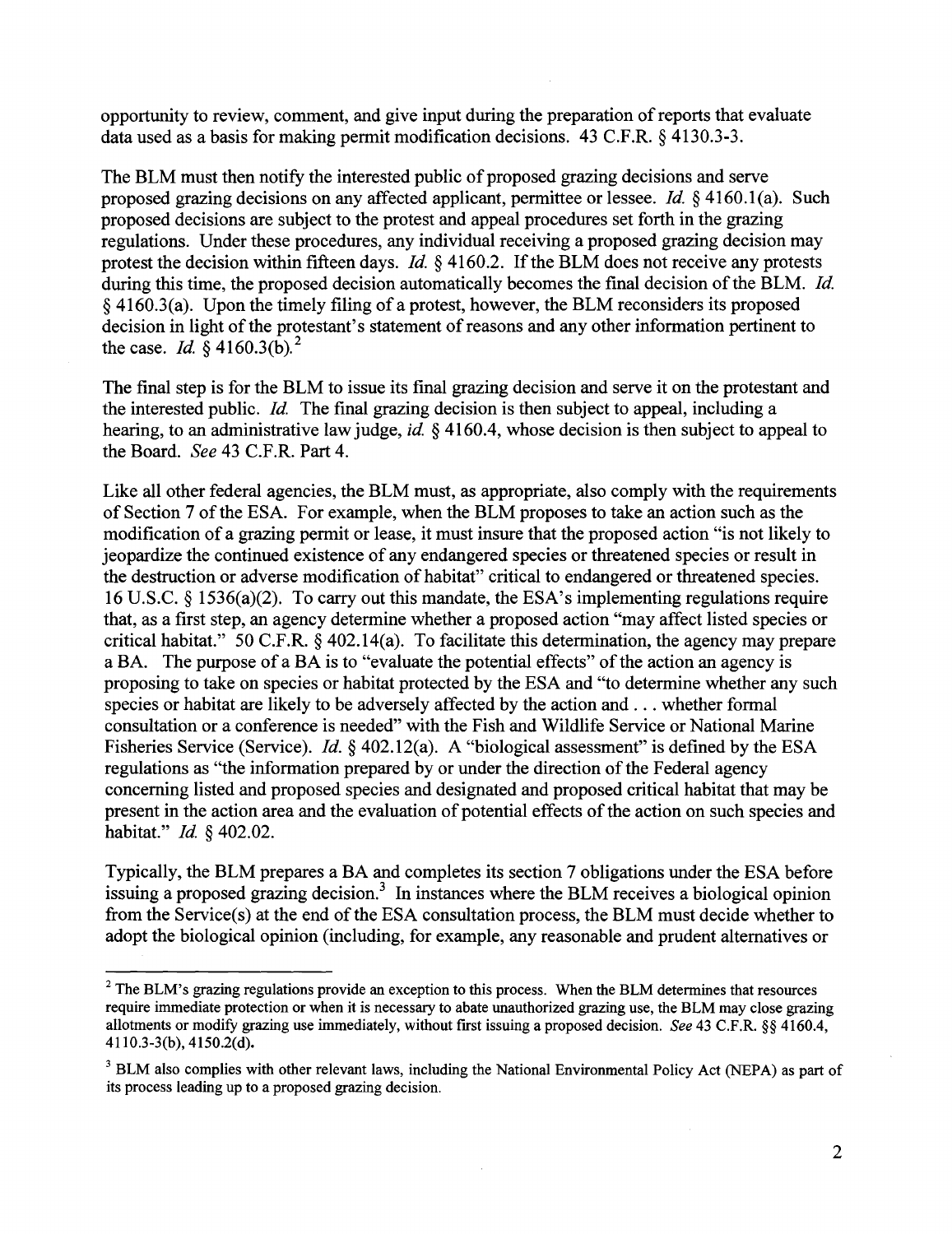mandatory terms and conditions<sup>4</sup>), before issuing its proposed and final grazing decisions that will then be subject to the procedural provisions of the TGA and the grazing regulations. This process allows the BLM to fulfill its obligations under both the TGA and the ESA as part of one logical and sequential process.

In the Board's decision in *Blake,* there is no indication that the BLM issued any proposed grazing decisions at the end ofthe consultation and before issuing its final decisions. The Board thus may have been concerned that the parties affected by the decisions were being denied their procedural rights under the TGA and the grazing regulations. The Board directed the BLM to treat BAs as grazing decisions subject to all of the procedures prescribed by the TGA and the grazing regulations. *Id.* at 166 n.8. In its decision on reconsideration, the Board explained that this process:

allows BLM to fulfill its statutory mandate to allow notice and opportunity for hearing and review under the Taylor Grazing Act. At the same time, it also fulfills the mandates of the ESA that the proposing agency is to compile and submit the best available scientific data describing the effects of the action the proposing agency intends to take. It allows affected parties the opportunity to be heard, submit relevant evidence and file objections to a proposed BLM grazing action prior to formal consultation with FWS.

156 IBLA at 285-86.

The Board's conclusion, however, is incorrect.

A BA is not a proposed or final grazing decision. Instead, as noted above, it is an analysis of the potential effects of what may at some point become a proposed or final grazing decision and is prepared by an agency as part of its ESA section 7 compliance process. The purpose of a BA is to assist the BLM in deciding whether consultation under the ESA is required and, where it is, to inform the Service(s) during the consultation process. Further, the consultation process may and often does result in modifications or refinements to the agency action described and evaluated in a BA. In the case of a BLM grazing decision, this means that when the BLM actually gets to the point of issuing a proposed grazing decision, that decision may differ significantly from the original proposed action analyzed in the BA.

The Board's misapplication of the grazing regulations is confirmed by the fact that a BA, even if it contained a description of the proposed modifications to a grazing lease or permit, could not become a "final decision" should a protest not be filed. *See* 43 C.F.R. § 4160.3(a) (if no protest occurs, a proposed grazing decision becomes "the final decision of the authorizing officer without further notice"). Where consultation is required, a final grazing decision would have to take into account the results of the consultation to insure that implementation of the decision would not cause jeopardy. Because a BA is prepared in the middle of the BLM's process of developing a proposed grazing decision and is, by definition, an evaluation of the potential

<sup>&</sup>lt;sup>4</sup> *See id.* § 402.14(h) (components of a biological opinion) and 402.14(i) (components of an incidental take statement).